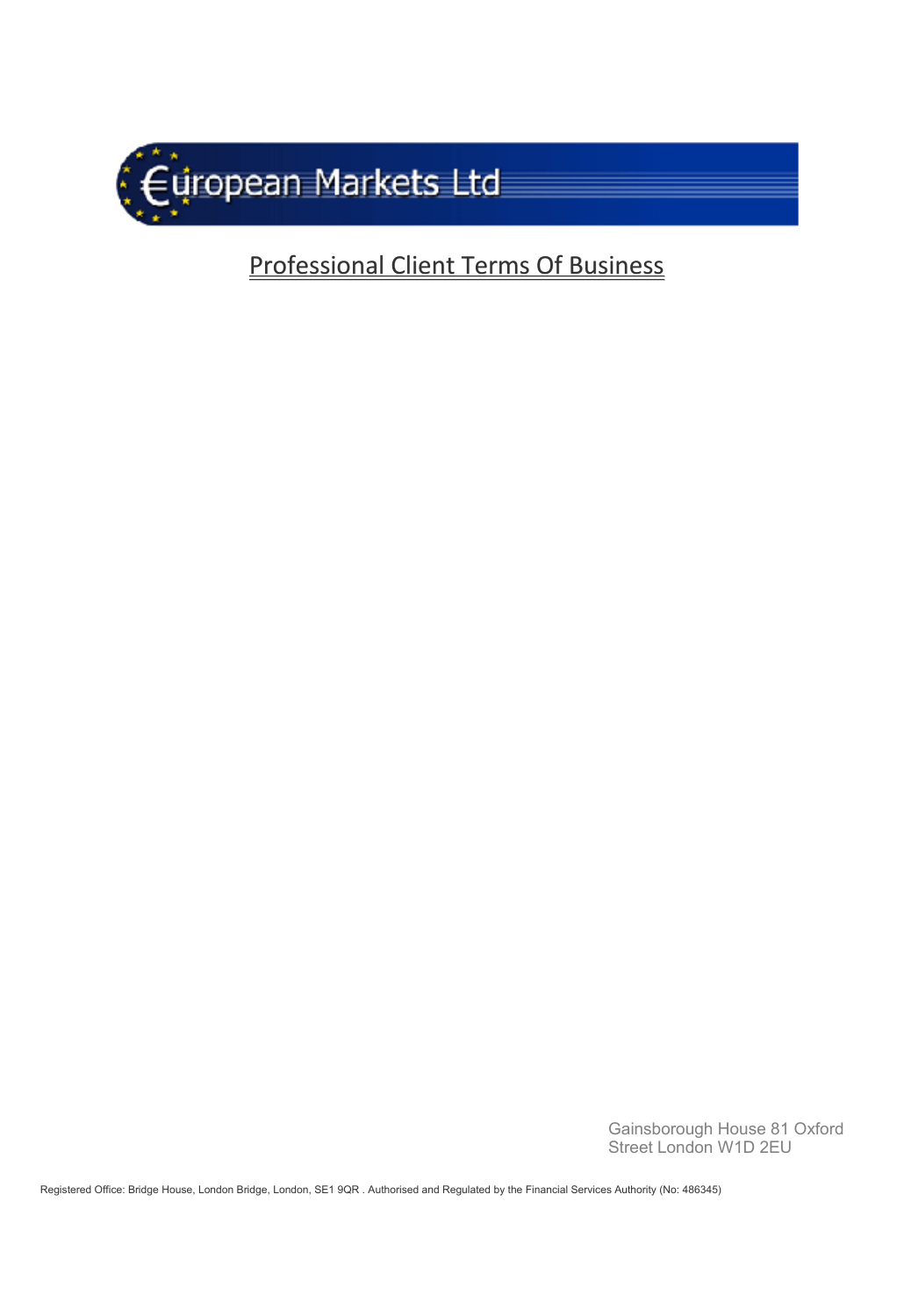|                                                     |                                                                                                          |                                                        |  |         |            |                                 |                                                       | <b>PART 10:</b>                                     | <b>PERSONAL DATA</b>               |                    |                      |                  |              |
|-----------------------------------------------------|----------------------------------------------------------------------------------------------------------|--------------------------------------------------------|--|---------|------------|---------------------------------|-------------------------------------------------------|-----------------------------------------------------|------------------------------------|--------------------|----------------------|------------------|--------------|
|                                                     |                                                                                                          | <b>Professional Client Terms of Business Contents</b>  |  |         |            |                                 |                                                       |                                                     |                                    |                    |                      |                  |              |
| PART 1:                                             | <b>INTRODUCTION</b>                                                                                      |                                                        |  |         |            |                                 |                                                       | <b>PART 11:</b><br><b>DEALING</b>                   | <b>INSTRUCTIONS</b>                |                    | <b>AND</b>           | <b>BASIS</b>     | <b>OF</b>    |
| 1.0                                                 | This                                                                                                     | Agreement                                              |  |         |            |                                 |                                                       |                                                     |                                    |                    |                      |                  |              |
| Commencement                                        |                                                                                                          |                                                        |  |         |            |                                 | Placing of instructions 11.1 Authority                |                                                     |                                    |                    |                      |                  |              |
| 1.2<br>1.3                                          | Classification<br>Third Party Clearers/Executing Brokers                                                 |                                                        |  |         |            |                                 |                                                       |                                                     |                                    | instructions       | 11.2 Cancellation    | 0f               |              |
| 1.4<br>1.5<br>1.6                                   | Our Capacity<br>Your Capacity                                                                            | Risk and Investment Objectives                         |  |         |            |                                 |                                                       |                                                     | 11.3 Right<br>not<br>accept orders |                    |                      |                  | to           |
| 1.7                                                 | <b>Risk Warning</b>                                                                                      |                                                        |  |         |            |                                 |                                                       |                                                     |                                    |                    | 11.4 Aggregation     |                  | of orders    |
|                                                     |                                                                                                          |                                                        |  |         |            |                                 | 11.5 Best Execution                                   |                                                     |                                    |                    |                      |                  |              |
| PART 2:                                             | <b>SCOPE AND APPLICATION</b>                                                                             |                                                        |  |         |            |                                 |                                                       |                                                     |                                    | 11.6 Confirmations |                      |                  |              |
| PART 3:                                             | <b>APPLICABLE</b>                                                                                        | <b>REGULATIONS</b>                                     |  |         | <b>AND</b> | <b>EXCHANGE</b>                 |                                                       |                                                     |                                    | settlement         | 11.7 Performance and |                  |              |
|                                                     | <b>REQUIREMENTS</b>                                                                                      |                                                        |  |         |            |                                 | 11.8 Amendments Intermediate brokers and other agents |                                                     |                                    |                    |                      |                  |              |
| PART 4:                                             | <b>ADVISORY SERVICES</b>                                                                                 |                                                        |  |         |            |                                 | 11.9.9.1 Position limits                              |                                                     |                                    |                    |                      |                  |              |
| 4.0 Financial Information<br>4.1 No on-going advice |                                                                                                          |                                                        |  |         |            |                                 | 11.9.9.2 Market abuse and conduct                     |                                                     |                                    |                    |                      |                  |              |
| 4.2                                                 | Limitations                                                                                              |                                                        |  |         |            |                                 |                                                       |                                                     |                                    |                    |                      |                  |              |
| 4.3<br>4.4<br>4.5                                   | Research and other published information<br>Securities we advise on<br>The basis and scope of our advice |                                                        |  |         |            |                                 |                                                       | <b>PART 12:</b>                                     | <b>SETTLEMENT</b>                  |                    |                      |                  |              |
| 4.6<br>4.7                                          |                                                                                                          | The nature of our advice<br>Allocation and aggregation |  |         |            |                                 |                                                       | <b>PART 13:</b>                                     | <b>YOUR MONEY</b>                  |                    |                      |                  |              |
| 4.8                                                 | Tax advice                                                                                               |                                                        |  |         |            |                                 |                                                       | <b>PART 14:</b>                                     | <b>MONEY LANDERING RULES</b>       |                    |                      |                  |              |
| PART 5:                                             |                                                                                                          | <b>EXECUTION ONLY SERVICES</b>                         |  |         |            |                                 |                                                       | <b>PART 15:</b>                                     | <b>DEFAULT AND TERMINATION</b>     |                    |                      |                  |              |
|                                                     |                                                                                                          | PART 6: PERMITTED INVESTMENTS PART 7:                  |  |         |            |                                 |                                                       | <b>PART 16:</b>                                     | <b>EXCLUSIONS,</b>                 |                    |                      | <b>LIABILITY</b> | &            |
| <b>CHARGES AND PAYMENTS PART 8: MATERIAL</b>        |                                                                                                          |                                                        |  |         |            |                                 | <b>INDEMNITY</b>                                      |                                                     |                                    |                    |                      |                  |              |
| <b>INTERESTES AND</b>                               |                                                                                                          |                                                        |  |         |            |                                 |                                                       |                                                     |                                    |                    |                      |                  |              |
|                                                     |                                                                                                          |                                                        |  |         |            |                                 |                                                       | <b>PART 17:</b>                                     | <b>MISCELLANEOUS</b>               |                    |                      |                  |              |
| <b>Material interests</b>                           | <b>CONFIDENTIALITY</b>                                                                                   |                                                        |  |         |            | 8.1 No liability to disclose or |                                                       | <b>PART 18:</b>                                     | <b>REGULATORY</b>                  |                    | <b>AND</b>           |                  | <b>OTHER</b> |
|                                                     |                                                                                                          | <b>PART 9: CONFLICT OF INTERESTS</b>                   |  | account |            |                                 |                                                       | <b>MATTERS</b>                                      |                                    |                    |                      |                  |              |
|                                                     |                                                                                                          |                                                        |  |         |            |                                 |                                                       |                                                     |                                    |                    |                      |                  |              |
| Disclosure to you                                   |                                                                                                          |                                                        |  | 9.1     | General    |                                 |                                                       | <b>PART 19: GOVERNING LAW &amp; JURISDICTION</b>    |                                    |                    |                      |                  |              |
|                                                     |                                                                                                          |                                                        |  | 9.2     |            | Soft Commission                 |                                                       | <b>PART 20: ELECTIVE PROFESSIONAL CLIENT NOTICE</b> |                                    |                    |                      |                  |              |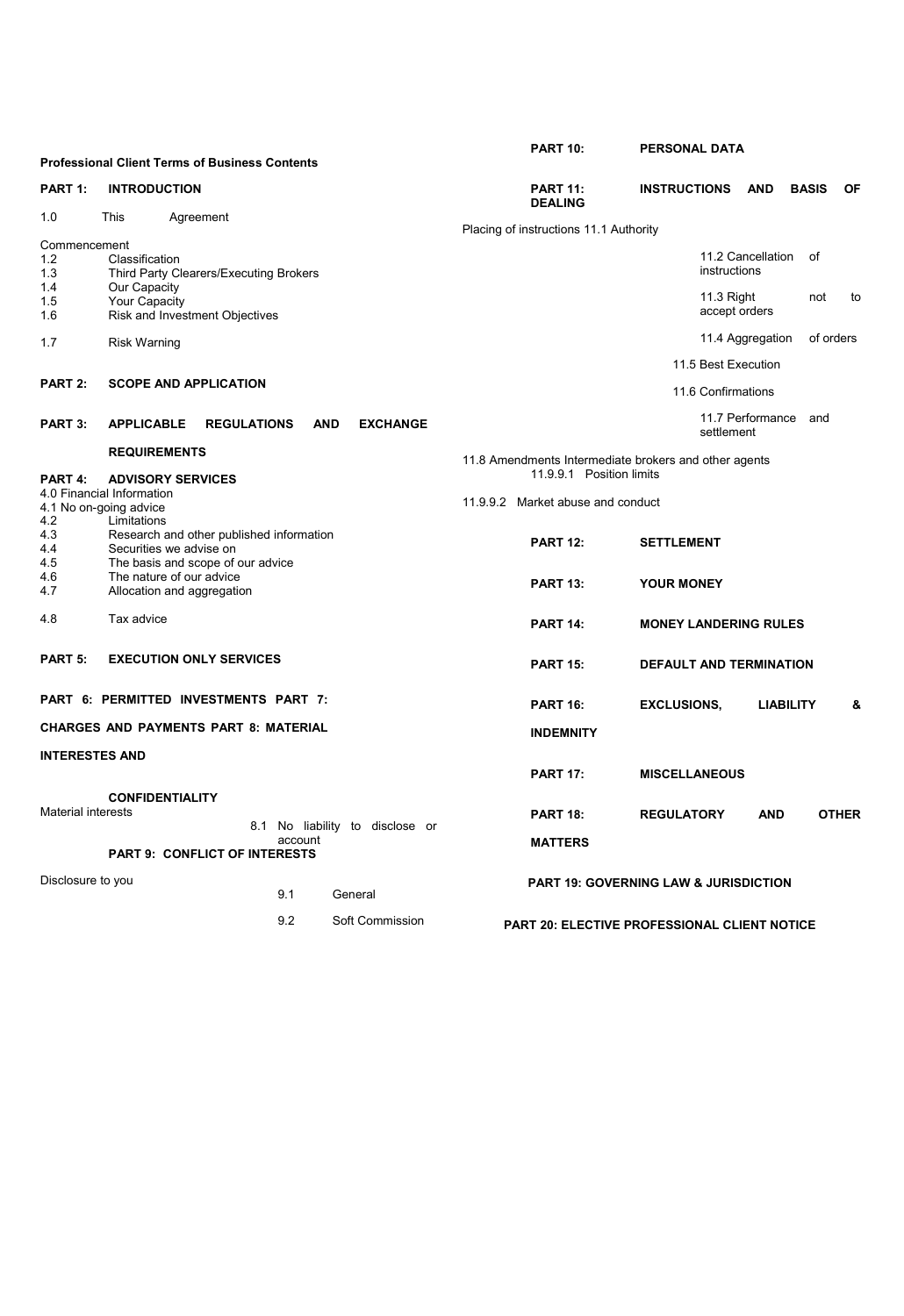# **PART 1: INTRODUCTION**

# **1.0 This Agreement**

The terms of the contract between you and us are set out in these terms of business, the cover letter, the account opening form, the power of attorney form and the US exchange agreement. We refer to them together (as each may be amended or supplemented from time to time) as this Agreement. Please read this Agreement carefully as it contains important provisions concerning your and our rights and obligations in relation to the services we agree to provide you. Please let us know as soon as possible if there is anything that you do not understand. These terms constitute a contract between you and us, European Markets Limited (FSA Reference Number 486345).

# **1.1 Commencement**

This Agreement takes effect when you complete, sign and return the account opening form to us. We will not open your Account until we have approved your account opening form. Please retain a copy of the signed account opening form and the other parts of this Agreement for your records.

# **1.2 Classification**

We shall classify you as a Professional Client. When you would otherwise be classified as a Retail Client we have determined that you have sufficient experience and understanding to be classified as an Elective Professional Client. In the Elective Professional Client Notice (please see Part 20 to this Agreement) you are given a written warning of the regulatory protections you will lose as a result of classification as an Elective Professional Client. Execution of this Agreement will be treated as your informed consent of classification as an Elective Professional Client. We will ensure that in dealing for you we act in your best interests and have available a conflicts of interest policy, which sets out our standards. This is available upon request.

# **1.3 Third Party Executing Brokers/Clearers**

We have entered into an agreement with IG Markets as our third party clearing and executing broker, on behalf of ourselves and each of our clients whereby IG Markets has agreed to provide execution, clearing and settlement, and associated services for clients whom we introduced to them. IG Markets is a firm authorised and regulated by the Financial Services Authority with its registered office at 157-168 Blackfriars Road, London. SE1 8EZ. (FSA Number 195355). The current terms and conditions of IG Markets and the principal terms of the agreement with them as applicable to our clients including you, are set out in the IG Markets terms and conditions (provided to you by IG Markets).

By acceptance of this agreement, you agree that:

(i) we are authorised to enter into a IG Markets Agreement on your behalf as your agent on the terms summarised below and such additional terms as we may determine;

(ii) acceptance of these terms will constitute the formation of a contract between you and ourselves and also between you and IG Markets and that you will be bound by the terms of the IG Markets Agreement and the terms and conditions of IG Markets accordingly;

(iii) IG Markets is authorised to hold cash and investments on your behalf and is authorised to transfer cash or investments from your account to meet your settlement or other obligations to IG Markets.

### **1.4 Our capacity**

When we arrange deals in Shares, Futures, Options or Contracts for Difference (CFDs) with you, we shall act as agent on your behalf, unless otherwise indicated in this Agreement, agreed elsewhere in writing or notified to you.

# **1.5 Your Capacity**

You act as principal and not as an agent (or trustee) on behalf of someone else.

# **1.6 Risk and investment objectives**

We shall deal with you on the basis that your investment objective is as set out in the Professional Client Advisory Questionnaire. Except as set out therein, there are no restrictions on:

(a) the types of designated investment in which you wish to invest; or

(b) the markets on which you wish Transactions to be executed; and (c) the banks, institutions or third party clearing and executing brokers where your funds will be held.

As a Professional Client we believe that you have the appropriate knowledge and expertise to undertake Transactions in the following;

- 1.Equity Securities listed on a recognised stock exchange;
- 2.Depositary receipts (including ADRs and GDRs) related to listed equity Securities; 3.Contracts for Difference on listed equity Securities, Market indices and foreign exchange rates;
- 4.Spread Bets on listed equity Securities, Market indices and foreign exchange rates; and

5.Exchange traded Margin Products**.** 

If your investment objective is incorrectly stated, or you would like to discuss it with us, it is important that you contact us as soon as possible. Any amendment to your investment objective must be confirmed in writing. New clients, or those moving from Execution Only to Advised, will be asked to complete a Professional Client Advisory Questionnaire so that we can match our advice to your investment aims and personal risk profile.

Lower Risk -this category may be most appropriate if you do not wish your investments to be exposed to significant volatility. However, you must accept that this may mean that the opportunity to seek enhanced returns can be reduced. You must also accept that the category of 'Lower Risk' does not mean 'No Risk'. Advice may be given on short-dated securities, investment trusts and unit trusts.

Medium Risk -the category of 'Medium Risk' is most appropriate if you do not wish your investments to be exposed to significant volatility in the longer term. However, you must accept that there may be fluctuations in the capital value of your investments over the shorter term in order to allow you the opportunity to seek enhanced returns. Advice may be given on most equities and longer-term fixedincome securities.

Higher Risk -the category of 'Higher Risk' is only appropriate if you accept that there will be fluctuations in the capital value of your investments over both the shorter and medium terms in order to allow you the opportunity to seek higher returns. Advice may be given on smaller and single product companies and derivatives. If either your circumstances or your views change, and you wish to amend either your investment objectives or risk objectives you should notify us as soon as possible. Such changes will be without prejudice to any transactions already entered into.

### **1.7 Risk Warning**

Please note that investing in securities traded on stock exchanges will mean that the values of assets and the income from them may fluctuate. All equity investment is likely to involve significant volatility, particularly over short time horizons. Holding a limited number of equities that do not provide adequate diversification can result in this being exacerbated, and investors in individual equities should be particularly aware of the risks inherent in such an investment strategy. Assessing the relative risk of any security is highly subjective and may change over time. It is not therefore possible to provide precise definitions for the measurement of risk or the potential impact, however, the following definitions are intended as guidelines of risk:

The value of investments may fall as well as rise and the past performance of investments is not necessarily a guide to future performance. We give advice on the basis of our best judgment at the time and cannot be held responsible if any investment fails to achieve our expectations.

Please note, you will not be able to trade in warrants, options, futures, securitised derivatives and contracts for difference until you have signed the appropriate warning notice, available from your broker.

### **PART 2: SCOPE AND APPLICATION**

# **2.0 Scope of this Agreement**

This Agreement sets out the basis on which we will advise upon and arrange deals in investments and provide such other services as agreed in writing from time to time. This Agreement governs each Transaction entered into or outstanding between us on or after the execution of this Agreement. Except as set out in the cover letter, then subject to Applicable Regulations and this Agreement (including the account application form), there shall be no restrictions on the Transactions in respect of which we may advise you or deal with you. This Agreement supersedes any previous agreement between us on the same subject matter and takes effect when you signify your acceptance of this Agreement. You acknowledge that you have not relied on or been induced to enter into this Agreement by a representation other than those expressly set out in this Agreement. We will not be liable to you (in equity, contract or tort, under the Misrepresentation Act 1967) for a representation, other than a fraudulent misrepresentation, that is not set out in this Agreement. We are obliged by the FSA Rules to comply with certain rules of conduct. However, we assume no greater responsibility or fiduciary duty, other than that imposed by the FSA Rules or the express terms of this Agreement.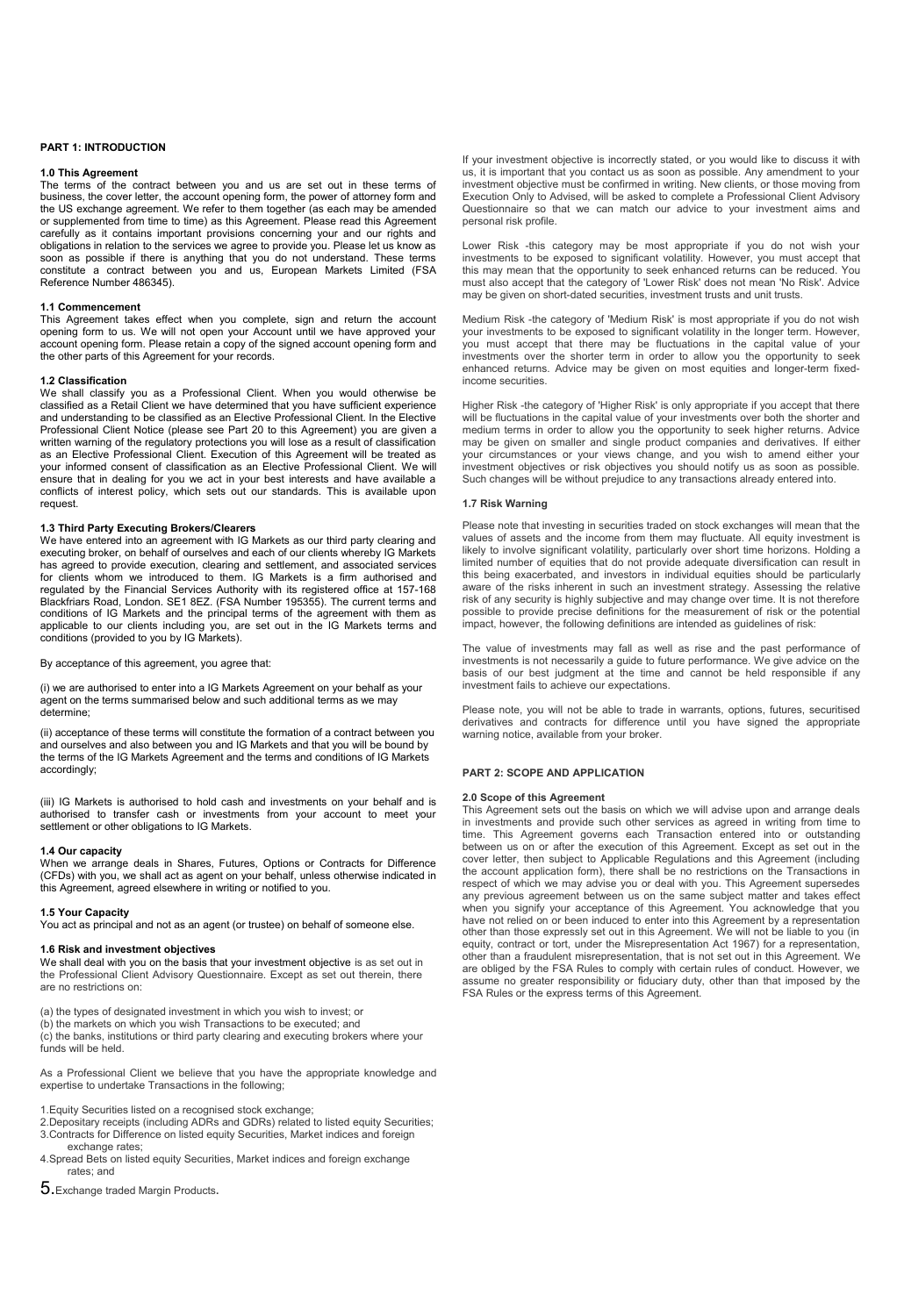### **PART 3: APPLICABLE REGULATIONS AND EXCHANGE REQUIREMENTS**

# **3.0 Subject to Applicable Regulations**

This Agreement and all Transactions are subject to Applicable Regulations so that: (i) if there is any conflict between this Agreement and any Applicable Regulations, the latter will prevail; (ii) nothing in this Agreement shall exclude or restrict any obligation which we have to you under Applicable Regulations; (iii) we may take or omit to take any action we consider necessary to ensure compliance with any Applicable Regulations; (iv) all Applicable Regulations and whatever we do or fail to do in order to comply with them will be binding on you; and (v) such actions that we take or fail to take for the purpose of compliance with any Applicable Regulations shall not render us or any of our directors, employees or agents liable.

# **3.1 Exchange action**

If an Exchange (or intermediate broker or agent or Third Party clearing and executing broker introduced by European Markets Limited such as IG Markets, acting at the direction of, or as a result of action taken by, an Exchange) takes any action which affects a Transaction, then we may take any action which we, in our reasonable discretion, consider desirable le to correspond with such action or to mitigate any loss incurred as a result of such action. Any such action shall be binding on you.

### **3.2 Commissions and fees Disclosure**

IG Markets have negotiated fees and/or commissions that will be payable when a trade is executed.

European Markets Limited are rebated a share of these commissions and fees generated on your account. Please be advised that it is in the interest of European Markets Limited that your account trades more frequently, which may or may not be in your interest. You should be aware of a potential conflict of interest if you receive trade recommendations from European Markets Limited or IG Markets.

# **PART 4: ADVISORY SERVICES**

On completing your account opening form you will have indicated whether you wish to open an "Advisory and/or Execution only account". For those clients that have elected to receive advisory services we are required to carry out our own "fact finding" procedures and require clients to complete a Professional Client Advisory Questionnaire. Following the issue of these terms any subsequent advice or recommendation offered to you will be based on your stated investment objectives, acceptable level of risk and any restrictions you wish to place on the type of investments or policies you are willing to consider. We will confirm in writing and seek to update your stated investment objectives, and any restrictions that you wish to place on investments, at least annually if you are an advisory client.

### **4.0 Financial information**

We shall assume that all information about your personal and financial circumstances, as set out in your account opening form and in any further document provided to us, is accurate and complete and we will have no responsibility to you if such information changes or becomes inaccurate unless you have informed us in writing of such changes. Subject to any other clause of this Agreement, you do not have to provide any such information but if you do not we will have no responsibility to you if any assumption made about your personal circumstances is or becomes inaccurate or incomplete. Furthermore, if you do not provide such information, it may have an adverse affect on the quality of the service that we provide.

### **4.1 No on-going advice**

From time to time, we may, at our discretion, provide information, advice and recommendations on our own initiative. However, we shall not be under any obligation to provide on-going advice in relation to the management of your investments.

### **4.2 Limitations**

Where we do provide market information, advice or recommendations, we give no representation, warranty or guarantee as to their accuracy or completeness or as to the tax consequences of any Transaction. Unless we specifically agree otherwise in writing with you, you hereby acknowledge (i) that the provision of advice is incidental to your dealing relationship with us and provided solely to enable you to make your own investment decisions; (ii) that the information provided to other customers may be different from advice given to you due to individual analysis of fundamental and technical factors by different personnel and (iii) that such information may not be consistent with the investments of our associates, directors, employees or agents.

# **4.3 Research and other published information**

We may from time to time send published research reports and recommendations, advertisements and other publications to you. Where such document contains a restriction on the persons or category of persons for whom that document is intended or to whom it may be distributed, you agree that you will not pass it on to any such person or category of persons. Before despatch, we may have acted upon it ourselves or made use of the information on which it is based. We make no representations as to the time of receipt by you of research reports or recommendations and cannot guarantee that you will receive such research reports or recommendations at the same time as other customers. Any such published research reports or recommendations may appear in one or more screen information service. We may provide you access to research reports, trading recommendations, market commentary and other information in relation to investments. These may appear by email. This information (including any

recommendations, commentary or other opinions) and material are provided to you for informational purposes only and are not to be used or considered as advice or a recommendation to you with respect to such investments. They have been obtained or derived from sources believed by us to be reliable, but we make no representation, warranty or guarantee as to their accuracy or completeness. We make no representations as to when you will receive our research reports or recommendations. Although we endeavour to send all such material to all our customers on the same Business Day, you may not receive the material at the same time as other customers.

#### **4.4 Securities we advise on**

We usually offer advice on CFDs on the leading UK, Greek, Cypriot and German stocks and major financial indices. From time to time we may also advise on other securities including shares and derivatives. However, the decision whether or not to offer advice, and the choice of CFDs and/or Securities in relation to which we offer advice, is at our absolute discretion.

# **4.5 The basis and scope of our advice**

Our advisory team uses a combination of fundamental analysis, news information and technical analysis, based on information and data of various kinds derived from one or more of a number of publicly or commercially available sources.

You acknowledge that in formulating the advice we give you it is entirely up to us which method of analysis we use on any given occasion (provided the method we actually use is reasonable or generally recognised as valid by a reasonable body of professional opinion). There are a number of different methods of analysis available, and these different methods could lead to differing or conflicting conclusions, even where the information or data on which the different methods of analysis are based is the same. We will not be liable to you for any loss you may sustain as a result of acting on advice we give you based on one particular method of analysis, merely on the grounds that you would not have suffered that loss (or your loss would be smaller) if we had based our advice on a different method.

You also acknowledge that it is not possible or practicable for us to take into account all available information from all sources when formulating our advice. In particular, we will be entitled to disregard certain matters that might otherwise be relevant to your investment decision on a particular occasion (including matters relating to your individual circumstances), to the extent that those matters fall outside the scope of what is normally taken into account in analysis of the particular kind used by us on that occasion. You acknowledge that advice based on a certain set of information could differ from advice based on a different set of information. We will not be liable to you for any loss you may sustain as a result of acting on advice we give you based on one particular set or kind of information, merely on the grounds that you would not have suffered that loss (or your loss would be smaller) if we had based our advice on a different set or kind of information.

It is your responsibility to ask us if you wish to know what information and methods of analysis have or have not been used by us in each individual instance, in order to assess the inherent limitations of the scope of our advice and to decide how much reliance you wish to place on it.

#### **4.6 The nature of our advice**

The advice that we give to you is either General Advice or Individual Advice. General Advice is advice that is directed at or prepared for either

(i) any of our customers with whom we deal on an advisory basis, or (ii) a selected group from among those customers, on whatever basis or criteria that group is selected. Individual advice is specific advice that we prepare for and give to you individually.

You acknowledge that all advice that we give you is General Advice unless we specifically and explicitly indicate to you that it is individual advice. When we give you General Advice, it will be based on assumptions that we make and which we consider to be reasonable for the purposes of advising a hypothetical regular trader of CFDs in relation to the security or related CFD to which the advice refers. It is important that you are aware that in formulating General Advice, we consider only the security or related CFD in respect of which we are making a recommendation. We do not assess the individual circumstances (for example any existing exposure to the Security or sector on which we are giving advice) or investment objectives of you or any other specific customer and do not take these factors into account when we formulate General Advice. You agree that we are under no obligation to take account of your individual circumstances and will not do so, even if you have previously made them known to us and even if we have previously given you Individual Advice that took such circumstances into account. You are responsible for determining whether or not you wish to rely on General Advice in the light of your individual circumstances.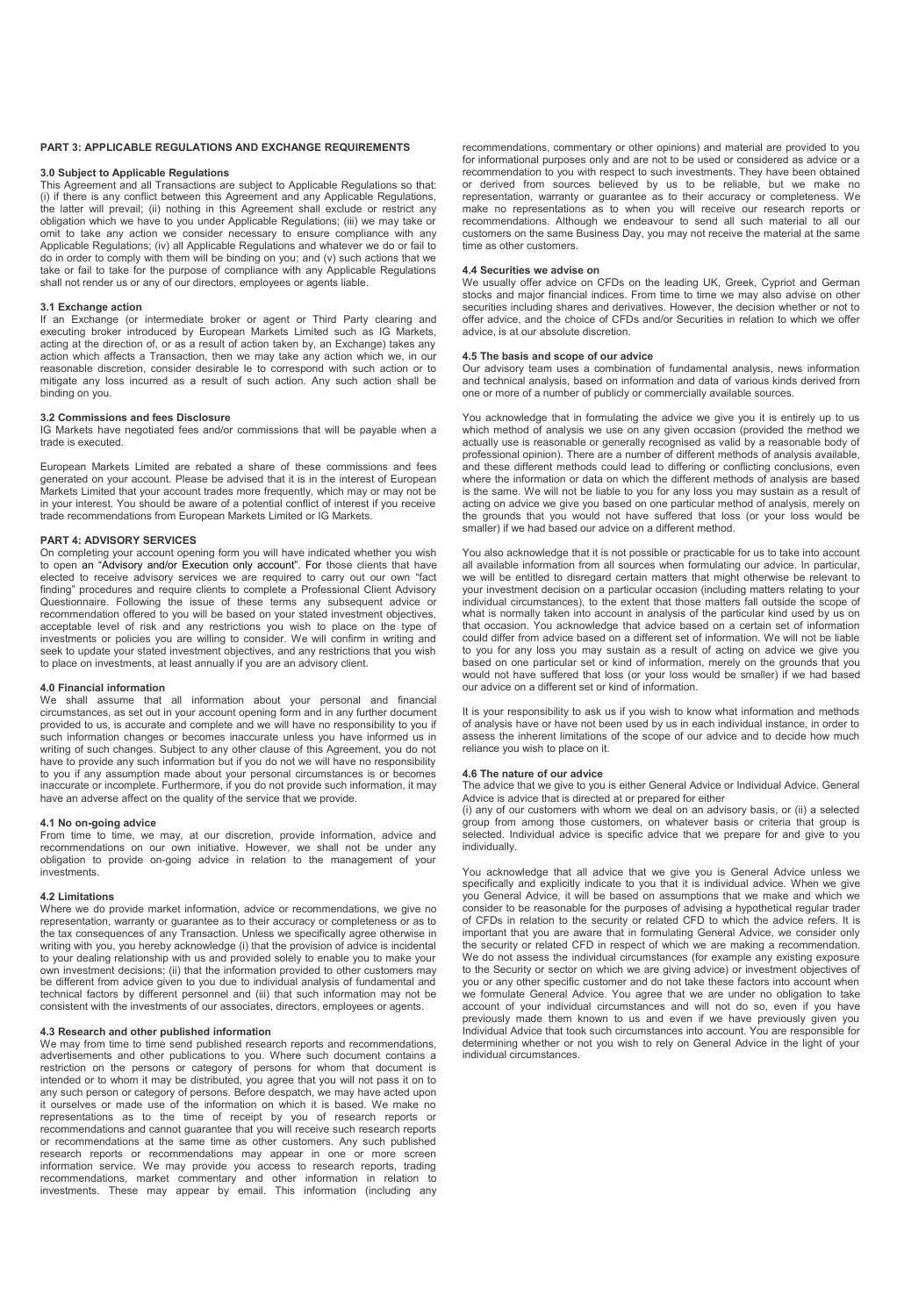When we give you Individual Advice, it will be limited to advice in relation to CFDs, and not in relation to any other kinds of investment or security. In particular, we will not take into consideration whether you might be able to achieve a more advantageous result by investing in securities or forms of investment other that CFDs. For the avoidance of doubt, we will not take into account portfolio risk when giving advice in relation to CFDs.

You acknowledge and agree that, in giving you Individual Advice, the only information about your individual circumstances and investment objectives that we are obliged to take into account are that you wish to make a profit and that you are willing to invest or trade in CFDs to achieve this aim.

### **4.7 Allocation and Aggregation**

When we have issued advice about a particular share or Security and you wish to place an order for a CFD following that advice, it may be that your order is aggregated with other CFD orders for the same Security. If we reasonably believe that the aggregation of your order will not work to the disadvantage of you and each of our clients, we may combine your order with those of other clients instead of placing them separately. However, on some occasions the effect of aggregation may work to your disadvantage.

### **4.8 Tax advice**

We will not provide any tax advice. In addition, we shall not at any time be deemed to be under any duty to provide tax advice.

### **PART 5: EXECUTION ONLY SERVICES**

On completing your account opening form you will have indicated whether you wish to open an "Advisory" and/or "Execution Only" account only. By choosing an Execution Only service, you will either instruct the executing broker directly either on the telephone or via the online platforms. Although European Markets Limited is not executing the transaction we are required to monitor your transactions to ensure that best execution is being carried out and that the third party clearers and executing brokers are operating according to their best execution policy which will be provided to you directly on completion of the third party clearer and executing broker terms of business. Please refer to our order execution policy, which is available on request.

By choosing an Execution Only service European Markets Limited will not advise you about the merits of a particular transaction if we reasonably believe, when you give the order for that transaction, that you are not expecting such advice and we are dealing on an execution only basis. Similarly, we will deal on an execution only basis where we believe that a particular transaction, as instructed you, is not in accordance with your risk objectives. In such circumstances we will inform you at the time that we will transmit your instructions on that basis.

### **PART 6: PERMITTED INVESTMENTS**

### **6.0 Types of Investment**

Unless you instruct us, in writing, to the contrary, you accept that we may advise you or arrange transactions on your behalf in the following types of investments;

- (i) shares in British or foreign quoted companies<br>
(ii) certificates representing certain security certificates representing certain security
- - **(iii)** contract for Differences (excluding a spread bet and a rolling spot forex contract)
- **(iv)** futures (excluding a commodity future and a rolling spot forex contract)
- **(v)** government and public securities
- **(vi)** options (excluding a commodity option and an option on a commodity future)
	- **(vii)** rights to or interests in investments (Contractually Based Investments and Securities**)**

#### . **6.1 Transactions not on regulated markets.**

We may arrange a deal for you in circumstances in which the relevant deal is not regulated by the rules of any investment exchange.

### **6.2 Securities which are "geared"**

Many companies, including investment trusts, may increase funds or raise additional capital by issuing debt or borrowing money using an investment strategy known as "gearing" This may enhance investment returns for investors but increases risk and may result in:

(i) movements in the price of the securities being more volatile than the movements in the price of the underlying investments;

(ii) the investment being subject to sudden and large falls in value; and

(iii) you may get back nothing at all if there is a sufficiently large fall in value in the investment.

European Markets Limited will endeavour to monitor levels of gearing and will seek to ensure that gearing ratios are appropriate for the client's risk and investment objectives when providing advice to clients.

# **6.3 Investments subject to Stabilisation.**

We or our representatives may, from time to time, recommend transactions in

securities to you, or carry out such transactions on your behalf, where the price may have been influenced by measures taken to stabilise it. You should read the explanation below carefully. This is designed to help you judge whether you wish your funds to be invested at all in such securities. Unless you instruct us in writing to the contrary, you accept that we may carry out any such transaction on your behalf involving securities, which are subject to stabilisation, without having to consult you first. If you wish to be consulted before we carry out any such transactions you should notify us at the time that you open your account.

### **6.4 What is Stabilisation?**

Stabilisation enables the market price of a security to be maintained artificially during the period when a new issue of securities is sold to the public. Stabilisation may affect not only the price of the new issue but also the price of other securities relating to it. The FSA allows stabilisation in order to help counter the fact that, when a new issue comes into the market for the first time, the price can sometimes drop for a time before buyers are found. Stabilisation is being carried out by a 'stabilisation manager' (normally the firm chiefly responsible for bringing a new issue to market). As long as the stabilisation manager follows a strict set of rules, he is entitled to buy back securities that were previously sold to investors allotted to institutions, which have decided not to keep them. The effect of this may be to keep the price at a higher level than it would otherwise be during the period of stabilisation.

# **6.5 The Stabilisation Rules:**

Limit the period when a stabilisation manager may stabilise a new issue; fix the price at which he may stabilise (in the case of shares and warrants but not bonds); and require him to disclose that he may be stabilising but not that he is actually doing so. The fact that a new issue or a related security is being stabilised should not betaken as any indication of the level of interest from investors, nor of the price at which they are prepared to buy the securities.

# **6.6 Illiquid Investments and Non Readily Realisable Investments.**

From time to time we may recommend an investment we believe is suitable for you although it is, or may later become illiquid, or not readily realisable. This means that it may therefore be difficult to sell the investment at a reasonable price and, in some circumstances; it may be difficult to sell it at any price. It may also be difficult to obtain reliable information about its value. We will always use reasonable care to execute such a transaction on terms that are fair and reasonable to you, including the price. We are always ready to explain how we arrived at a price, how it relates to the prices in any previous arm's length transactions where we have acted as agent for buyer or seller, and whether the firm or its associates previously held a position in the investment.

### **6.7 Restrictions**

If you do not inform us of any investments, type of investment or market on which you do not wish us to recommend to you,we may recommend any investment, on any market. If you are employed by a regulated business, you must obtain the necessary consents before asking us to execute transactions. If you are prohibited from dealing in certain securities, and if this should change, please give your broker written details.

# **6.8 Investing in Overseas Markets**

From time to time we may recommend an investment in a security quoted on an overseas exchange or we may accept an order on an execution only basis. You accept that this may incur an agent's commission and exchange risk.

### **PART 7: CHARGES AND PAYMENTS**

# **7.0 Charges and Remuneration**

The only charges you will pay will be agreed by you with IG Markets from time to time.

European Markets Limited will be receiving commission and interest rebates from IG Markets, however, you will not be paying a fee to European Markets Limited.. We will only receive commision from IG Markets on transactions completed.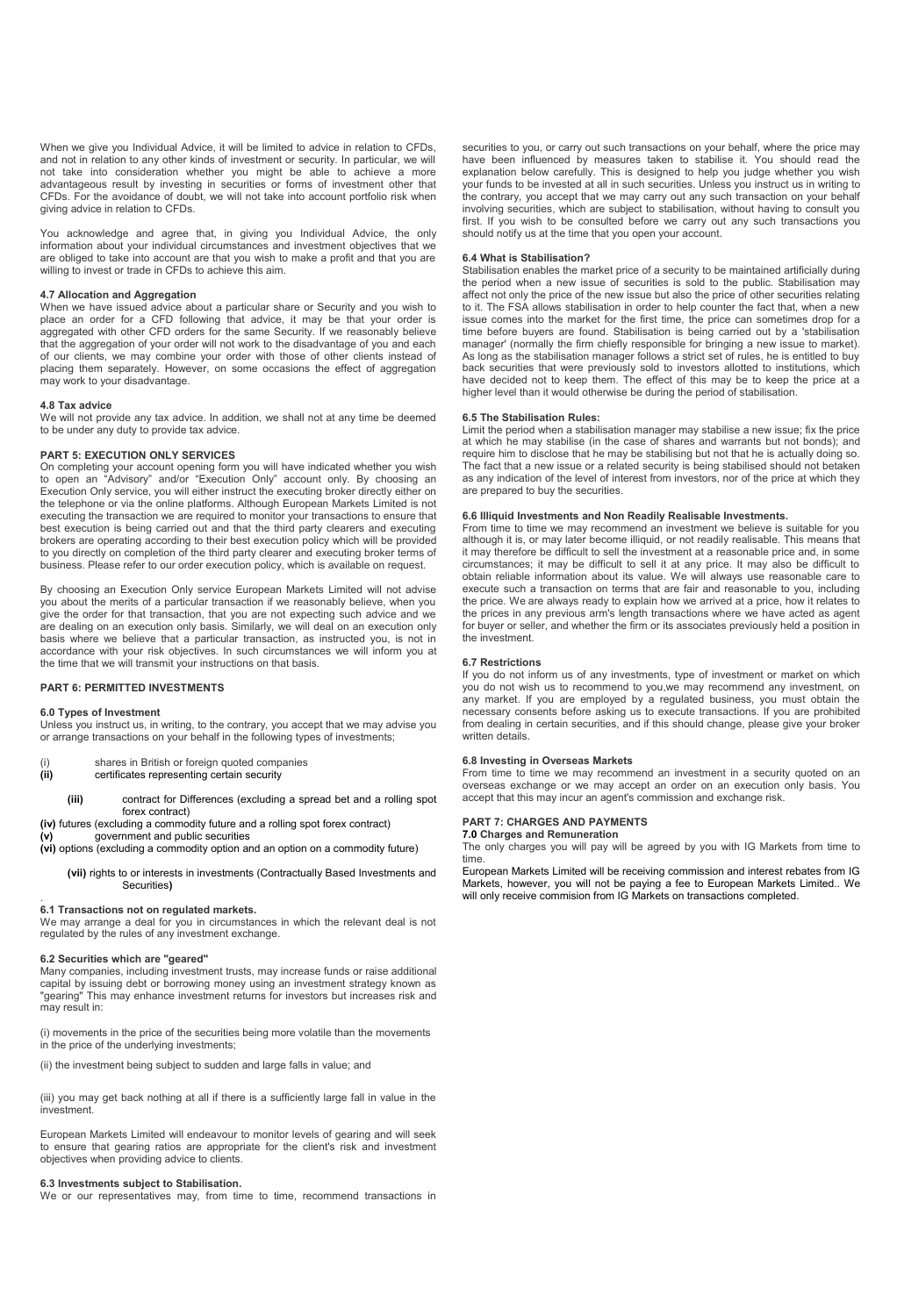#### **PART 8: MATERIAL INTERESTS AND CONFIDENTIALITY 8.0 Material interests**

Your attention is drawn to the fact that when we give you advice or deal with you, we or an associate or some other person connected with us may have an interest, relationship or arrangement that is material.

### **8.1 No liability to disclose or account**

We will comply with Applicable Regulations binding on us, but we shall be under no further duty to disclose any interest to you, including any benefit, profit, commission or other remuneration made or received by reason of any Transaction.

### **PART 9: CONFLICT OF INTERESTS**

#### **9.0 Disclosure to you**

We shall not be obliged to disclose to you or take into consideration any fact, matter or finding which might involve a breach of duty or confidence to any other person, or which comes to the notice of any of our directors, employees or agents but does not come to the actual notice of the individual or individuals dealing with you.

### **9.1 General**

European Markets Limited or its associates may provide services or enter into transactions in relation to which we or IG Markets or its associates has, directly or indirectly, a material interest or a relationship of any description with a third party which may involve a conflict of interest or potential conflict of interest with you.

### **PART 10: PERSONAL DATA**

### **10.0 Disclosure to others**

We will treat all information we hold about you as private and confidential even when you are no longer a customer. We will not disclose any information we hold about you to others except: (i) to the extent we are required to do so by any Applicable Regulations; (ii) where there is a duty to the public to disclose; (iii) where our interests require disclosure; or (iv) at your request or with your consent.

### **10.1 Our use of information**

You agree that we may hold and process by computer or otherwise any information we hold about you and may use any of that information to administer and operate your account and to provide any service to you, to monitor and analyse the conduct of your account, to assess any credit limit or other credit decision (as well as the interest rate, fees and other charges to be applied to your account) and to enable us to carry out statistical and other analysis.

### **10.2 Disclosure of information**

We may also disclose information we hold about you to those who provide services to us or act as our agents, to any person to whom we transfer or propose to transfer any of our rights or duties under this Agreement and to licensed credit reference agencies or other organisations that help us and others make credit decisions and reduce the incidence of fraud or in the course of carrying out identity, fraud prevention or credit control checks. In respect of a joint account, we may disclose to any of you information obtained by us from any of you in relation to the account.

### **10.3 Marketing**

Subject to information provided by you in the account opening form, we may analyse and use the information we hold about you to enable us to give you information (by post, telephone, email or other medium, using the contact details you have given us) about products and services offered by us (or by selected third parties) which we believe may be of interest to you. If you do not wish to receive marketing information, please let us know by contacting us in writing.

### **10.4 Access to information**

You may have a right of access to some or all of the information we hold about you, or to have inaccurate information corrected, under data protection law. If you wish to exercise either of these rights, please contact us in writing.

### **10.5 Transfer of information**

You agree that we may also transfer information we hold about you to any country, including countries outside the European Economic Area which may not have data protection laws, for any of the purposes described in this clause.

# **PART 11: INSTRUCTIONS AND BASIS OF DEALING**

# **11.0 Placing of instructions**

You may give us instructions in writing (including fax), by electronic medium (including SMS text message, Email or Messenger systems) or orally (including by telephone), unless we tell you that instructions can only be given in a particular way. If any instructions are received by us by telephone, or other medium we may ask you to confirm such instructions in writing. We shall be authorised to follow instructions notwithstanding your failure to confirm them in writing.

#### **11.1 Authority**

We shall be entitled to act for you upon instructions given or purporting to be given by you or any person authorised on your behalf without further enquiry as to the genuineness, authority or identity of the person giving or purporting to give such **instructions** 

# **11.2 Cancellation of instructions**

We can only cancel your instructions if we have not acted upon those instructions.

### **11.3 Right not to accept orders**

We may, but shall not be obliged to, accept instructions to enter into a Transaction. If we decline to enter into a proposed Transaction, we shall not be obliged to give a reason. We shall promptly notify you accordingly.

### **11.4 Aggregation of orders**

We may combine your order with orders of other clients. By combining your orders with those of other customers we must reasonably believe that this is in the overall best interests of our customers. However, on occasions aggregation may result in you obtaining a less favorable price. Where we aggregate your order with orders of other customers, you agree that allocation of the investments concerned may be done within a period of five Business Days after the order has been filled.

### **11.5 Best Execution**

Currently the only execution venues European Markets Limited will be using will be IG Markets.

We will place all orders in accordance with our Best Execution Policy. This means that when transmitting orders for execution with our third party clearers and executing brokers we will take all reasonable steps to achieve the best outcome for you, taking into account the nature of your order, the priorities you place upon us in filling those orders and the market in question. A full copy of this policy is available upon request. We will annually review this policy in order to ensure that it allows us to continue to ensure our third party clearers and executing brokers obtain the best results for our clients.

Consequently, if we transmit an order to IG Markets we will ensure that they have execution arrangements that meet your best execution requirements. Where this is no longer the situation we will notify you in writing immediately.

#### **11.6 Confirmations**

Confirmations will delivered to you by electronic mail and shall, in the absence of manifest error, be conclusive and binding on you, unless we or they receive from you objection in writing within five Business Days of dispatch to you or we or they notify you of an error in the confirmation within the same period.

# **11.7 Performance and settlement**

Your agreement for clearance and settlement of transactions is covered in your agreement with IG Markets, and European Markets Limited without limitation accepts no liability for any clearance and/or settlement of your transactions or the terms agreed between you and IG Markets.

#### **11.8 Amendments**

Once given, instructions may only be withdrawn or amended with our consent.

# **11.9 Third Party brokers and other agents**

By signing this agreement you accept that European Markets Limited, its directors, or agents shall not be liable whatsoever for any breach of your terms of agreement with IG Markets, and we have no obligation to ensure that you or any agents you may act for or on behalf of comply with the terms of that agreement. By signing this agreement you accept that European Markets Limited is not in any way bound by the terms of your agreement with IG Markets. We may, at our entire discretion, arrange for any Transaction to be effected with or through the agency of an intermediate broker, who may be an associate of ours, and may not be in the United Kingdom. Neither we nor our respective directors, employees or agents will be liable to you for any act or omission of an intermediate broker or agent. No responsibility will be accepted for intermediate brokers or agents selected by you.

### **11.9.1 Position limits**

We may require you to limit the number of open positions which you may have with us at any time and we may in our sole discretion close out any one or more Transactions in order to ensure that such position limits are maintained.

# **PART 12: SETTLEMENT**

**12.0 Settlement of Transactions**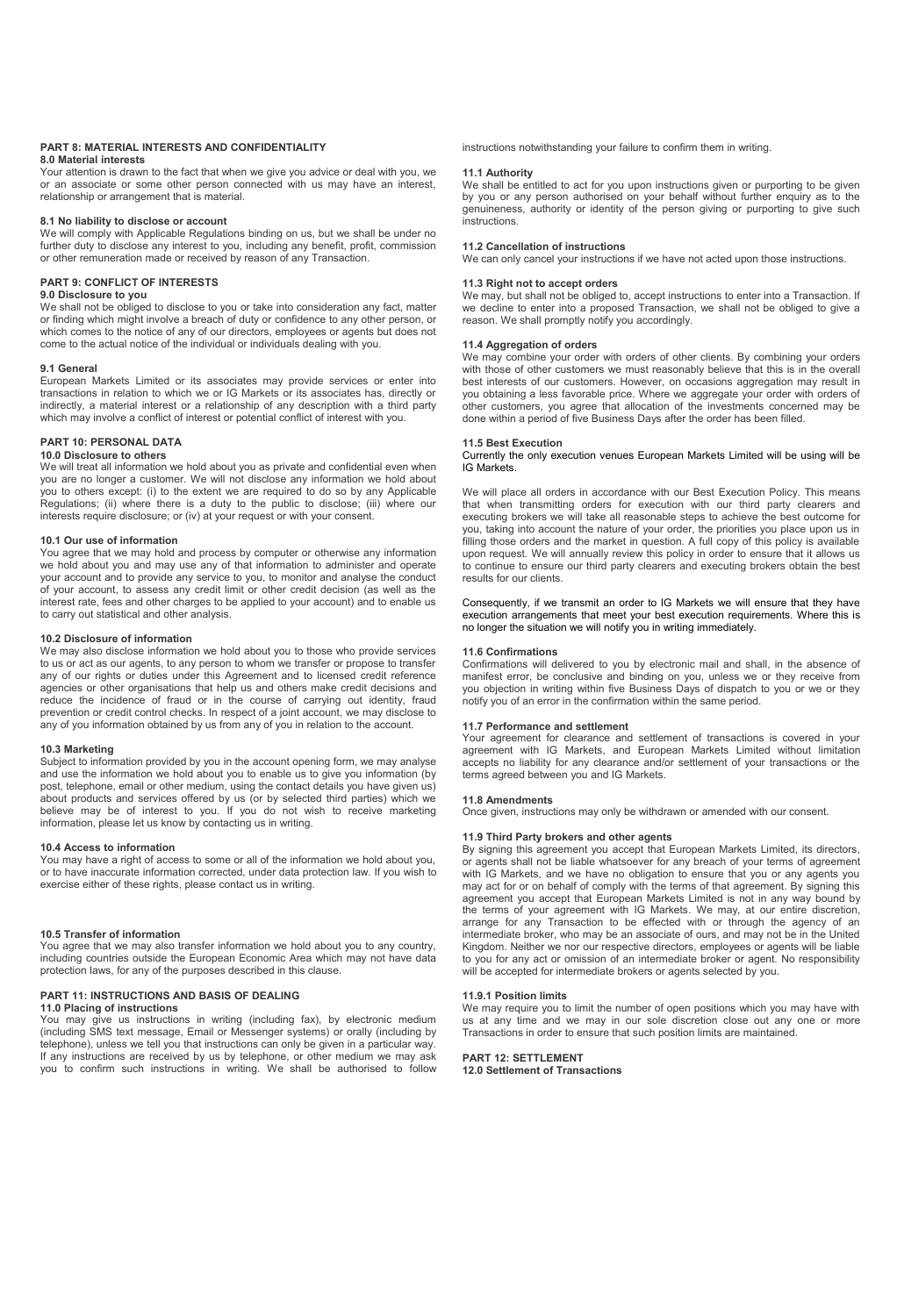You undertake to procure that IG Markets will receive all cash and securities when due with respect to any transaction which is settled on your behalf and that all cash or investments held by, or transferred to IG Markets will be and remain free of any charge or encumbrance. All payments due to IG Markets will be made without setoff, counterclaim or deduction. All cash and investments held or transferred to IG Markets (or its nominees) will be subject to a first fixed charge by way of security for your obligations to IG Markets.

It is your responsibility to ensure that all money due to IG Markets and all documents are received by IG Markets by the due date to enable settlement of a transaction we arrange on your behalf.

### **12.1 Late Settlement**

If you fail to pay an amount due, on an ordinary dealing account, interest will be payable by you at a rate of 10% over Bank of Scotland Plc Base Rate as from the due settlement date. This interest rate will be applicable to all debits arising on your account.

# **12.2 Non Standard Settlement**

European Markets Limited shall not be liable for any price variance relating to transactions requiring non-standard settlement.

#### **12.3 Currency Risk**

All currency exchange risk in respect of any transaction in overseas investments shall be borne by you.

### **12.4 Aggregation of Orders**

If we reasonably believe we can obtain a more favourable price for your orders, we may combine them with those of associated companies and persons connected with us, and of other clients, instead of arranging them separately. However, on some occasions this may result in a less favourable price. We will not aggregate an order with another order unless we have reasonable grounds to believe aggregation will work to your advantage.

# **12.5 Certificated Holdings**

Certificated holdings need to be transferred into a nominee account prior to sale in order to meet settlement deadlines. This may result in a delay in effecting the sale. European Markets Limited will not be liable for any loss suffered by you as a result of a delay in effecting the sale.

### **PART 13: YOUR MONEY**

European Markets Limited is not authorised to hold client funds.

Any money received by IG Markets in respect of your Account with IG Markets shall be treated as "Client Money" in accordance with the then applicable FSA's Client Money Rules except where you transfer full ownership of money to IG Markets for, amongst other things, the purpose of security or otherwise covering present or future, actual or contingent or prospective obligations, such as margin, in which circumstances such money will not be regarded as Client Money. Any money held by IG Markets on your behalf shall be held by IG Markets acting as banker rather than as trustee and accordingly the holding of such money by IG Markets will not be subject to the FSA Client Money Rules. By signing this agreement you agree to indemnify us against disputes that may arise between you and IG Markets and in the event of any defaults or breach of contract by either you or IG Markets in respect of your agreement with them. If you have any restrictions on any bank, institution or third party clearing broker we introduce your account to, you may stipulate this in the investment objectives section of European Markets Limited advisory questionnaire.

### **PART 14: MONEY LAUNDERING RULES**

In order to open your account we are obliged by our regulator, the Financial Services Authority, to verify your identity. The details you supply may therefore be checked on our behalf by a Third Party Supplier. We will also require a certified copy of drivers license or passport, and a utility bill dated within the last six months.

# **PART 15: DEFAULT AND TERMINATION**

# **15.1 Termination**

Unless required by Applicable Regulations, either party may terminate this Agreement (and the relationship between us) by giving 10 days written notice of termination on the other. We may terminate this Agreement immediately if you fail to observe or perform any provision of this Agreement or in the event of your insolvency

# **15.2 Existing rights**

Termination shall not affect then outstanding rights and obligations (in particular relating to the clauses headed Exclusions, Limitations and Indemnity, Miscellaneous and Governing Law and Jurisdiction and Transactions which shall continue to be governed by this Agreement and the particular clauses agreed between us in relation to such Transactions until all obligations have been fully performed.

**PART 16: EXCLUSIONS, LIMITATIONS AND INDEMNITY 16.1 General exclusion** Neither we nor our directors, employees or agents shall be liable for any direct or indirect losses, damages, costs or expenses incurred or suffered by you under this Agreement (including any Transaction or where we have declined to enter into a proposed Transaction) unless arising directly from our or their respective gross negligence, willful default or fraud. In no circumstances shall we have any liability for consequential or special damage. Nothing in this Agreement will limit our liability for death or personal injury resulting from our negligence.

Without limiting the scope of Clause 12.1, neither we nor our directors, officers, employees or agents shall be liable for any;

(a) representation (other than a fraudulent misrepresentation) that is not set out in this agreement

(b) act or omission of any third party executing, clearing or settlement broker or agent;

(c) loss caused by the exercise or attempted exercise of, failure to exercise, or delay in excercising a right or remedy;

(d) adverse tax implications of any Transaction whatsoever

(e) loss suffered as a result of relying on a confirmation where you knew or ought to have known that it contained an error or;

(f) loss suffered as a result of any delay or change in market conditions before any particular Transaction is effected.

### **16.2 Tax implications**

Without limitation, we do not accept liability for any adverse tax implications of any Transaction whatsoever.

# **16.3 Changes in the market**

Without limitation, we do not accept any liability by reason of any delay or change in market conditions before any particular Transaction is effected.

### **16.4 Force majeure**

We shall not be liable to you for any partial or non-performance of our obligations hereunder by reason of any cause beyond our reasonable control, including without limitation any breakdown, malfunction or failure of transmission, communication or computer facilities, industrial action, acts and regulations of any governmental or supra national bodies or authorities or the failure of any relevant intermediate broker, agent or principal of ourselves, custodian, sub custodian, dealer, exchange, clearing house or regulatory or self-regulatory organization, for any reason, to perform its obligations.

### **16.5 Liability and Indemnity**

In accepting these terms and conditions you agree to indemnify European Markets Limited against any liability (including legal costs) incurred arising from the provision of its services in relation to your account, any breach by you of the provisions of this agreement or the IG Markets agreement or any failure to make delivery or payment when due. Furthermore we shall not be liable for any losses you incur if we fail, interrupt or delay in performing our obligations under this agreement in order to avoid damage to European Markets Limited employees, property or reputation. European Markets Limited shall not be liable for loss arising other than as a result of its own negligence or willful default or contravention of FSA rules and, in any event, will not be liable for any indirect or consequential loss (including loss of profit), European Markets Limited shall have no liability for any market or trading losses you may incur.

#### **16.6 Assignment**

Your acceptance of these terms and conditions is personal to you and your personal representatives and your rights and obligations may not be transferred or assigned to any third party without our prior written agreement. We may assign our rights and obligations as set out in these terms and conditions under this Agreement to any person connected with us or to any successor company on giving written notice to you to that effect.

# **16.7 Illegality**

If any provision of these terms and conditions or any part thereof shall become or be declared illegal, invalid, or unenforceable for any reason whatsoever, such term, provision or part shall be divisible from these terms and conditions and shall be deemed to be deleted from these terms and conditions.

#### **16.8 Variation**

You accept that European Markets Limited may change or add to any of the terms and conditions. In the event of any variation or amendment of the agreement we will send you a written notice of the change or addition which shall include the date from which the change or addition shall be effective from. Please note that we shall not give you less than 10 working days notice of any amendments, unless it is impractical to do so. You are deemed to have consented to any alteration that may be effected by these terms and conditions if we do not receive notification otherwise from you, in writing, within the time that the changes were notified to you and their coming into effect.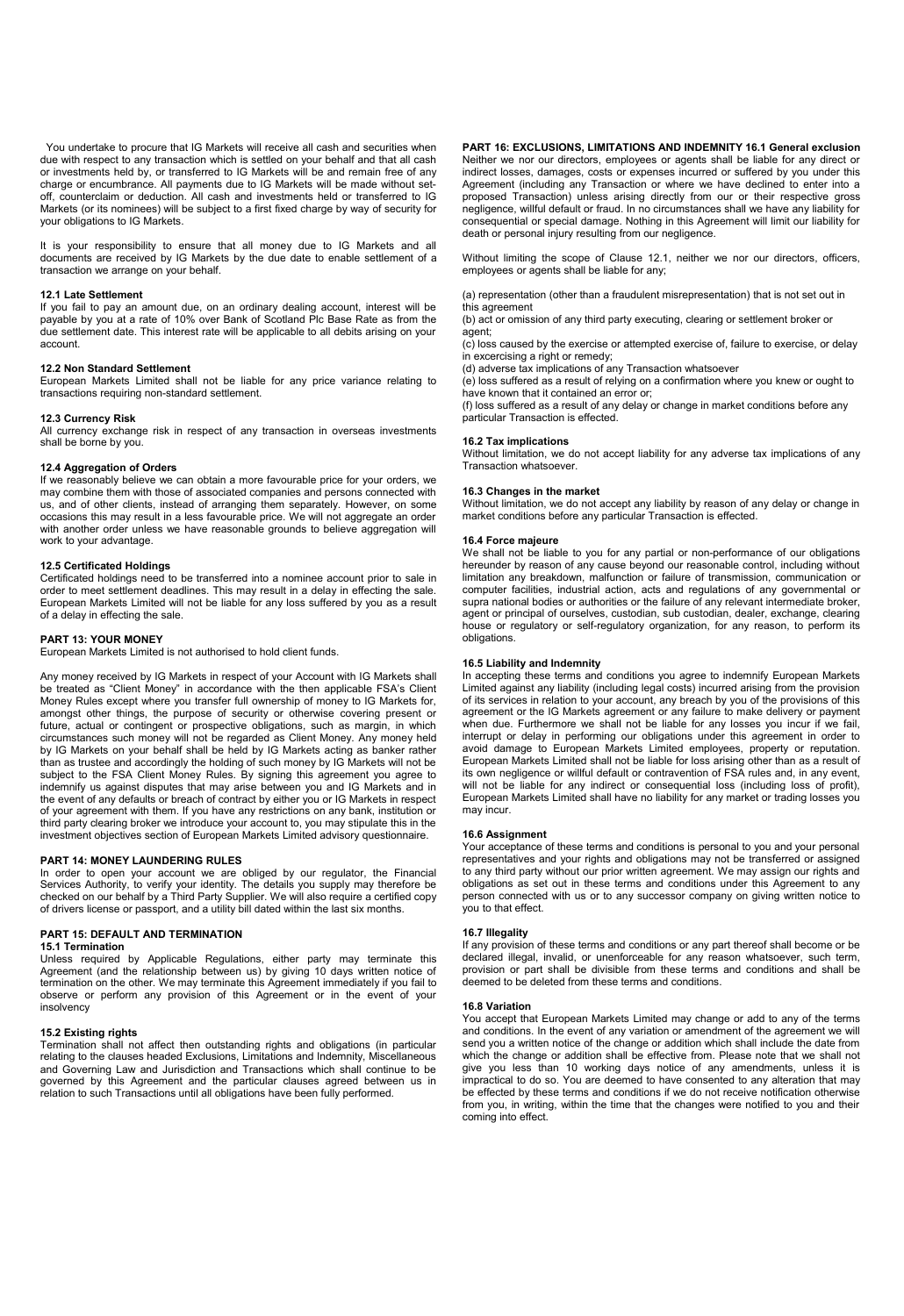### **16.9 Account Closure**

Both you and European Markets Limited have the right to close your account with us. Such closure will be without prejudice to the completion of transactions already initiated. If you wish to close your account you should notify us, in writing, of your intention to do so, which will be effective immediately upon receipt by European Markets Limited. Should we wish to terminate this agreement we will give you 10 days notice of our intention to do so. Any charges accrued to European Markets Limited will become due and payable at the expiry of this notice period.

# **16.9.1 Cancellation**

You may cancel an agreement for any of our services within 10 days of commencement irrespective of any rights under the Distance Marketing Directive. Such notice of termination must be in writing and we will return to you your money or assets held by us. You should be aware that any reasonable out of pocket expenses, e.g. relating to the transfer of securities, will not be refunded. Also, if any investment transactions have been carried out, you will be liable for any price movement unless it involves a product which carries a right of cancellation which may apply.

# **16.9.2 Jurisdiction**

These arrangements are governed by and shall be construed in accordance with English law and you hereby submit to the nonexclusive jurisdiction of the English courts.

# **PART 17: MISCELLANEOUS**

### **17.0 Amendments**

We may amend this Agreement where the amendment does not materially affect your rights hereunder, by not less than 10 business days written notice to you, except where it is impracticable in the circumstances. Such amendment will become effective on the date specified in the notice. Any other amendment must be agreed in writing between us. Unless otherwise agreed, an amendment will not affect any outstanding order or Transaction or any legal rights or obligations which may already have arisen.

### **17.1 Notices**

Unless otherwise agreed, all notices, instructions and other communications to be given by one of us to the other under this Agreement shall be given to the address or fax number and to the individual or department specified in the account opening form in respect of you and or by notice in writing by such party.

a. Any notice, instruction or other communication shall, be deemed to take effect in the case of fax, on dispatch and, in the case of airmail or first class pre-paid post, five Business Days after dispatch. Notices, instructions and other communications made pursuant to this Agreement or any Transaction shall not be effective if given by electronic mail.

b. Each notice, instruction or other communication to you (except confirmations of trade, statements of account, and margin calls) shall be conclusive unless written notice of objection is received by us within five Business Days of the date on which such document was deemed to have been received. You will notify us of any change of your address in accordance with this clause.

### **17.2 Complaints procedure**

We have internal procedures for handling complaints fairly and promptly. You may submit a complaint to us, for example by letter, telephone, e-mail, or in person. We will send you a written acknowledgment of your complaint. Please contact us if you would like further details regarding our complaints procedures which includes our Complaints Handling Procedures booklet and policy, write to: The Complaints Officer, European Markets Limited, Gainsborough House, 81 Oxford Street, London, W1D 2EU.

### **17.3 Time of essence**

Time shall be of the essence in respect of all obligations of yours under this Agreement (including any Transaction).

### **17.4 Joint and several liability**

If you are a partnership, or otherwise comprise more than one person, your liability under this Agreement shall be joint and several. In the event of the death, bankruptcy, winding-up or dissolution of any one or more of such persons, then (but without prejudice to the above or our rights in respect of such person and his successors) the obligations and rights of all other such persons under this Agreement shall continue in full force and effect.

### **17.5 Rights and remedies**

The rights and remedies provided under this Agreement are cumulative and not exclusive of those provided by law. We shall be under no obligation to exercise any right or remedy either at all or in a manner or at a time beneficial to you. No failure by us to exercise or delay by us in exercising any of our rights under this Agreement (including any Transaction) or otherwise shall operate as a waiver of those or any other rights or remedies. No single or partial exercise of a right or remedy shall prevent further exercise of that right or remedy or the exercise of another right or remedy.

### **17.6 Set-off**

Without prejudice to any other rights to which we may be entitled we may at any time and without notice to you set off any amount (whether actual or contingent, present or future) at any time owing between you and us.

### **17.7 Partial invalidity**

If, at any time, any provision of this Agreement is or becomes illegal, invalid or unenforceable in any respect under the law of any jurisdiction, neither the legality, validity or enforceability of the remaining provisions of this Agreement nor the legality, validity or enforceability of such provision under the law of any other jurisdiction shall in any way be affected or impaired.

### **17.8 Recording of calls**

We may record telephone conversations without use of a warning tone to ensure that the material terms of the Transaction, and any other material information relating to the Transaction is promptly and accurately recorded. Such records will be our sole property and accepted by you as evidence of the orders or instructions given.

#### **17.9 Our records**

Our records, unless shown to be wrong, will be evidence of your dealings with us in connection with our services. You will not object to the admission of our records as evidence in any legal proceedings because such records are not originals, are not in writing or are documents produced by a computer. You will not rely on us to comply with your record keeping obligations, although records may be made available to you on request at our absolute discretion.

### **17.9.1 Your records**

You agree to keep adequate records in accordance with Applicable Regulations to demonstrate the nature of orders submitted and the time at which such orders are submitted.

### **17.9.2 Third Party Rights**

A person who is not a party to this Agreement has no right under the Contracts (Rights of Third Parties) Act 1999 to enforce any of this Agreement.

### **17.9.3 Co-operation for proceedings**

If any action or proceeding is brought by or against us in relation to this Agreement or arising out of any act or omission by us required or permitted under this Agreement, you agree to co-operate with us to the fullest extent possible in the defence or prosecution of such action or proceeding.

# **17.9.4 Risk Warning**

Trading in Contracts for Difference may only be suitable for investors with experience and residual liquid disposable capital. You may lose all of your initial stake through the use of leverage and may be required to make additional payments by way of margin on a frequent and sometimes daily basis. Failure to do so can result in the closure of part or all of your position.

However, you can reduce risk by using stop losses and European Markets Limited does recommend that you use them. The value of an investment in a Contract for Difference may be affected by a variety of factors, including but not limited to, price volatility, market volume, foreign exchange rates and liquidity. CFD's are a short term trading tool and commission is charged on the leveraged amount (not the deposit) and therefore costs can build up when frequently traded. You should evaluate potential losses against affordability. Past performance is not necessarily a guide to future performance.

### **PART 18: REGULATORY AND OTHER MATTERS 18.0 Periodic Statements and Valuations**

You will receive a custody statement from IG Markets on a quarterly basis detailing all investments held on your behalf in their safekeeping. This statement will also provide details of any cash balance held for you by IG Markets. The value of any stock held as collateral, as identified on the annual statement/valuation is calculated using the mid-market closing price at the close of business on the date of the valuation. Holdings are reported on a trade date basis.

# **18.1 Financial Services Compensation Scheme**

European Markets Limited is not a participant in the Financial Services Compensation Scheme and you will not be able to seek compensation in respect of eligible liabilities if we are in default.

### **18.2 Marketing**

We will send you details of our new products, which, we believe, may be of interest to you. If you do not wish to receive marketing information or if your details change, please notify us in writing.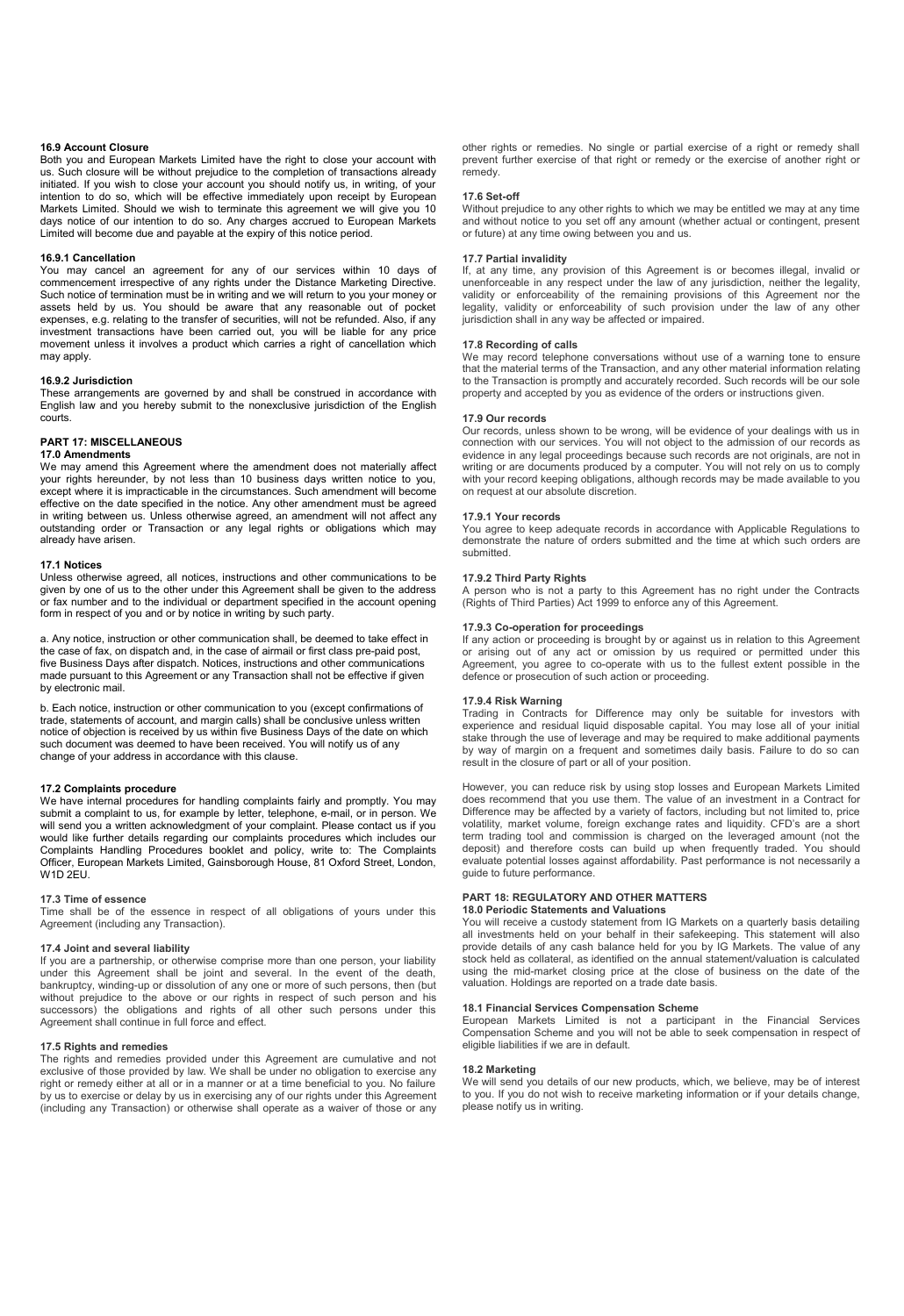### **18.3 Credit Checking**

In connection with this arrangement, we may carry out a credit check with a licensed credit reference agency, which will retain a record of that search. This information may be used by other stockbrokers, financial institutions, etc in assessing applications for credit by you and members of your household, and for occasional debt tracing and fraud prevention purposes.

### **18.4 Confidentiality**

We have responsibilities under money laundering regulations to verify your identity. We may need to make certain enquires and obtain certain information from you for that purpose. You confirm that all information you supply will be accurate and accept that we may need to pass this information to a third party to comply with our reporting requirements.

# **18.6 Data Protection Act 1998**

We may use, store or otherwise process personal information provided by you or us in connection with the provision of our services for the purposes of providing the services, administering your account or for purposes ancillary thereto, including, without limitation, for the purposes of credit enquiries or assessments. The information we hold about you is confidential and will not be used for any purpose other than in connection with the provision of our services. Information of a confidential nature will be treated as such provided that such information is not already in the public domain. Information of a confidential nature will only be disclosed outside the group of companies to which we belong in the following circumstances: where required by law or if requested by any regulatory authority or exchange having control or jurisdiction over us (or any respective associate); to investigate or prevent fraud or other illegal activity; to any third party in connection with the provision of services to you by us; for purposes ancillary to the provision of the services or the administration of your account, including, without limitation, for the purposes of credit enquiries or assessments; if it is in the public interest to disclose such information; at your request or with your consent. Please be advised that, by signing your account Opening Form, you will be consenting to the transmittal of your data outside of the EU/EEA. In accordance with the Data Protection Act 1998, you are entitled, on payment of a fee, to a copy of the information we hold about you. In the first instance, you should direct any such request to us. You should let us know if you think any information we hold about you is inaccurate, so that we may correct it. In accordance with the record retention statement below, you will not be at liberty to request the destruction or deletion of any record pertaining to yourself unless we are required to do so by force of law or other regulatory requirement

# **18.7 Record Retention**

In accordance with legal and regulatory requirements, European Markets Limited will retain your records, for a minimum period of six years following the termination of any relationship between us. This period may be extended by force of law, regulatory requirement or agreement amongst us.

### **PART 19: GOVERNING LAW AND JURISDICTION**

### **19.0 Governing law**

A Transaction which is subject to the Rules of an Exchange shall be governed by the law applicable to it under those Rules. Subject thereto, this Agreement shall be governed by and construed in accordance with English law.

### **19.1 Jurisdiction**

Each of the parties irrevocably agrees for our benefit that the courts of England shall have jurisdiction to determine any suit, action or other proceedings relating to this Agreement ("Proceedings") and irrevocably submits to the jurisdiction of such courts (provided that this shall not prevent us from bringing an action in the courts of any other jurisdiction); and b. waives any objection which it may have at any time to the laying of venue of any Proceedings brought in any such court and agrees not to claim that such Proceedings have been brought in an inconvenient forum or that such court does not have jurisdiction over it.

# **19.2 Waiver of immunity and consent to enforcement**

You irrevocably waive to the fullest extent permitted by applicable law, with respect to yourself and your revenue and assets (irrespective of their use or intended use) all immunity on the grounds of sovereignty or other similar grounds from (i) suit, (ii) jurisdiction of any courts, (iii) relief by way of injunction, order for specific performance or for recovery of property,

(iv) attachment of assets (whether before or after judgment) and (v) execution or enforcement of any judgment to which you or your revenues or assets might otherwise be entitled in any Proceedings in the courts of any jurisdiction and irrevocably agree that you will not claim any immunity in any Proceedings. You

consent generally in respect of any Proceedings to the giving of any relief or the issue of any process in connection with such Proceedings, including, without limitation, the making, enforcement or execution against any property whatsoever (irrespective of its use or intended use) of any order or judgment which may be made or given in such Proceedings.

#### **19.3 Service of process**

If you are situated outside England and Wales, process by which any Proceedings in England are begun may be served on you by being delivered to [the address nominated by you for this purpose in the account opening form]. This does not affect our right to serve process in another manner permitted by law.

# **PART 20 – ELECTIVE PROFESSIONAL CLIENT NOTICE**

Notice of treatment as an Elective Professional Client for the purposes of the FSA's rules on the basis of experience and understanding

The purpose of this is to advise you that under the rules of the Financial Services Authority ("FSA") we are proposing to categorise you as an Elective Professional Client, for  $\le$ all services/the following services [ $>$ , on the basis of your experience and understanding of < > and of the risks involved.

We are proposing to categorise you as an Elective Professional Client on the basis that:

(1) we have undertaken an assessment of your expertise, experience and knowledge and it gives reasonable assurance, in light of the nature of the transactions or services envisaged, that you are capable of making your own investment decisions and understanding the risks involved (the "qualitative test"); (2) in relation to MiFID business in the course of that assessment, at least two of the following criteria are satisfied:

**(a)** you have carried out transactions, in significant size, on the relevant market at an average frequency of 10 per quarter over the previous four quarters;

(b) the size of your financial instrument portfolio, defined as including cash deposits and financial instruments, exceeds €500,000;

**(c)** you work or have worked in the financial sector for at least one year in a professional position, which requires knowledge of the transactions or services envisaged, (the "quantitative test").

We have, on the basis of the information provided, concluded that you meet the qualitative test and that you meet parts *x* and *x* of the quantitative test.

Under the rules of FSA we are required to set out details of the protections that you will lose by virtue of this categorisation and to seek your written consent to be categorised as an Elective Professional Client. By being categorised as an Elective Professional Client you will lose the protections of the rules which only apply to Retail Clients.

In particular you should note that rules relating to the following areas do not apply, or only partially apply to Elective Professional Clients:

(1) Communicating with clients, including financial promotions: As an Elective Professional Client the way in which we communicate with you may be different to the way in which we would communicate with a Retail Client. However, we must still ensure that our communications with you are fair, clear and not misleading.

(2) Distance Communications As an Elective Professional Client it is possible that you may not meet the definition of a "consumer". If this is the case then the requirements relating to distance communications will not apply.

(3) Information about firm, its services and remuneration There are specific pieces of information about the firm, our services and remuneration that we must provide to Retail Clients. We are obliged to provide information on these areas to all clients but the level of detail, medium and timing of the provision is less specific for those clients that are not Retail Clients.

(4) Client agreements

As an Elective Professional Client we are required to have a client agreement with you. However, the medium or this agreement and the timeframe within which is must be agreed are more flexible than they would have been if you were a Retail Client.